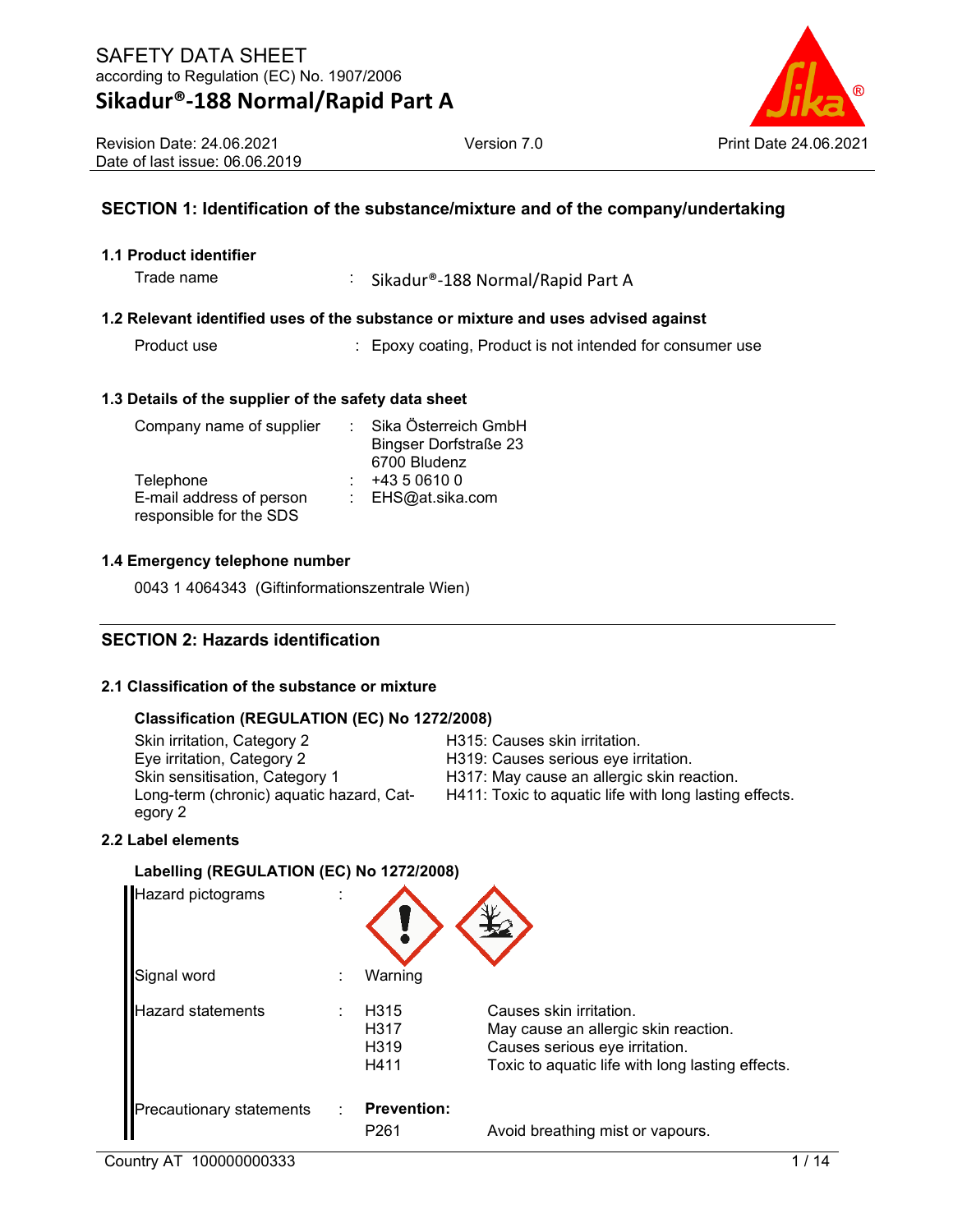

| Revision Date: 24.06.2021<br>Date of last issue: 06.06.2019 |                                              | Version 7.0                                                                                                                              | Print Date 24,06,2021 |
|-------------------------------------------------------------|----------------------------------------------|------------------------------------------------------------------------------------------------------------------------------------------|-----------------------|
|                                                             | P <sub>264</sub><br>P273<br>P <sub>280</sub> | Wash skin thoroughly after handling.<br>Avoid release to the environment.<br>Wear protective gloves/ eye protection/ face<br>protection. |                       |
|                                                             | Response:                                    |                                                                                                                                          |                       |
|                                                             | $P333 + P313$                                | If skin irritation or rash occurs: Get medical<br>advice/ attention.                                                                     |                       |
|                                                             | P391                                         | Collect spillage.                                                                                                                        |                       |

#### **Hazardous components which must be listed on the label:**

bis-[4-(2,3-epoxipropoxi)phenyl]propane bis-[4-(2,3-epoxypropoxy)phenyl]methane oxirane, mono[(C12-14-alkyloxy)methyl] derivs. Reaction products of hexane-1,6-diol with 2-(chloromethyl)oxirane (1:2)

#### **2.3 Other hazards**

This substance/mixture contains no components considered to be either persistent, bioaccumulative and toxic (PBT), or very persistent and very bioaccumulative (vPvB) at levels of 0.1% or higher.

Ecological information: The substance/mixture does not contain components considered to have endocrine disrupting properties according to REACH Article 57(f) or Commission Delegated regulation (EU) 2017/2100 or Commission Regulation (EU) 2018/605 at levels of 0.1% or higher.

Toxicological information: The substance/mixture does not contain components considered to have endocrine disrupting properties according to REACH Article 57(f) or Commission Delegated regulation (EU) 2017/2100 or Commission Regulation (EU) 2018/605 at levels of 0.1% or higher.

# **SECTION 3: Composition/information on ingredients**

#### **3.2 Mixtures**

#### **Components**

| pooo                        |                            |                        |               |
|-----------------------------|----------------------------|------------------------|---------------|
| Chemical name               | CAS-No.                    | Classification         | Concentration |
|                             | EC-No.                     |                        | (% w/w)       |
|                             | <b>Registration number</b> |                        |               |
| $bis - [4-(2,3-$            | 1675-54-3                  | Skin Irrit. 2; H315    | $>= 40 - 60$  |
| epoxipropoxi)phenyl]propane | 216-823-5                  | Eye Irrit. 2; H319     |               |
|                             | 01-2119456619-26-          | Skin Sens. 1; H317     |               |
|                             | <b>XXXX</b>                | Aquatic Chronic 2;     |               |
|                             |                            | H411                   |               |
|                             |                            |                        |               |
|                             |                            | specific concentration |               |
|                             |                            | limit                  |               |
|                             |                            | Eye Irrit. 2; H319     |               |
|                             |                            | $>= 5 \%$              |               |
|                             |                            | Skin Irrit. 2; H315    |               |
|                             |                            | $>= 5 \%$              |               |
|                             |                            |                        |               |
|                             |                            |                        |               |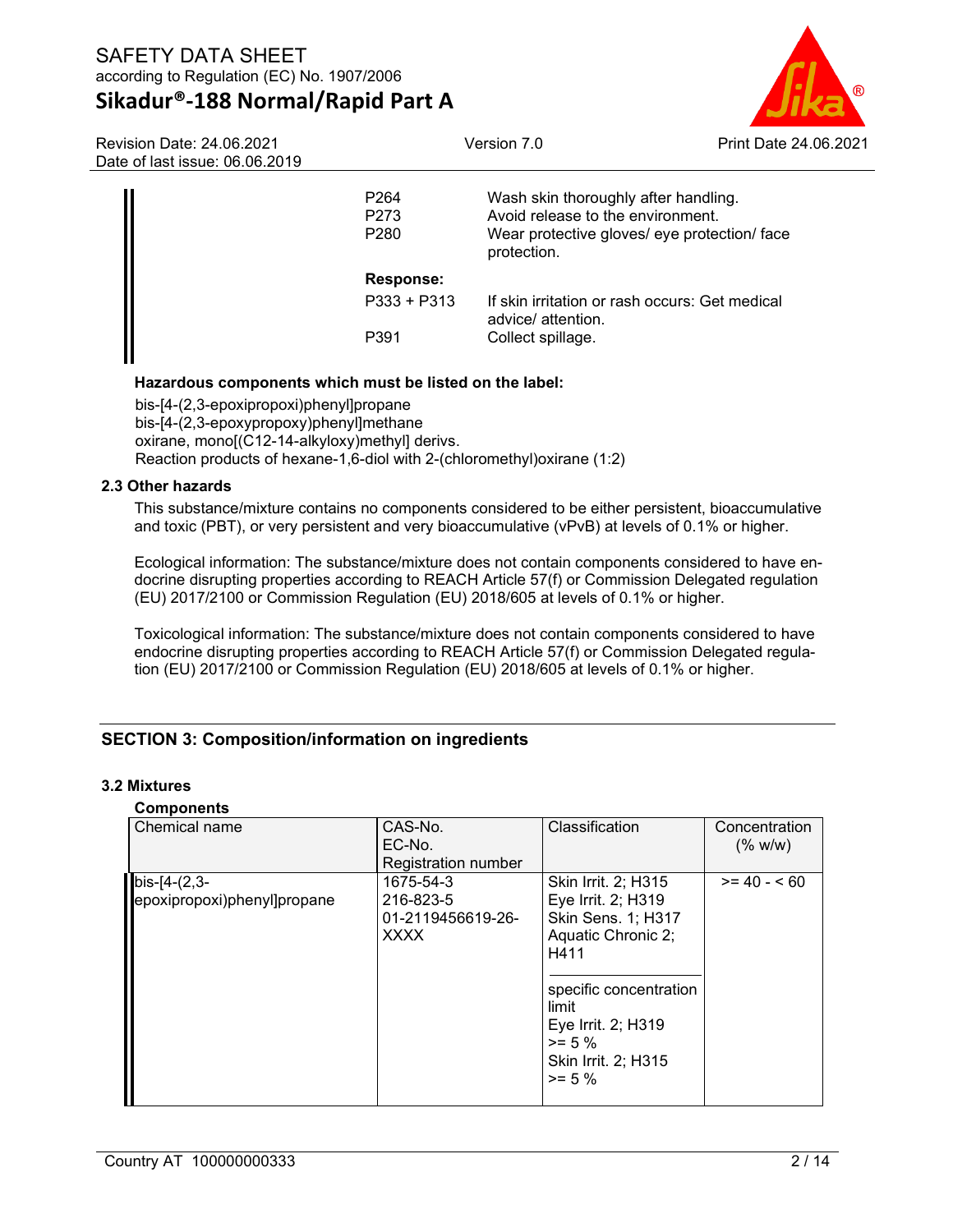# **Sikadur®-188 Normal/Rapid Part A**

Revision Date: 24.06.2021 Date of last issue: 06.06.2019



| $bis - [4-(2,3-$                   | 9003-36-5         | Skin Irrit. 2; H315       | $>= 40 - 60$  |
|------------------------------------|-------------------|---------------------------|---------------|
| epoxypropoxy)phenyl]methane        | 701-263-0         | Skin Sens. 1; H317        |               |
|                                    | 01-2119454392-40- | Aquatic Chronic 2;        |               |
|                                    | <b>XXXX</b>       | H411                      |               |
| benzyl alcohol                     | 100-51-6          | Acute Tox. 4; H302        | $>= 5 - < 10$ |
|                                    | 202-859-9         | Acute Tox. 4; H332        |               |
|                                    | 01-2119492630-38- | Eye Irrit. 2; H319        |               |
|                                    | <b>XXXX</b>       |                           |               |
| oxirane, mono[(C12-14-             | 68609-97-2        | Skin Irrit. 2; H315       | $>= 5 - < 10$ |
| alkyloxy)methyl] derivs.           | 271-846-8         | Skin Sens. 1; H317        |               |
|                                    | 01-2119485289-22- |                           |               |
|                                    | <b>XXXX</b>       |                           |               |
| Reaction products of hexane-1,6-   | 933999-84-9       | Skin Irrit. 2; H315       | $>= 5 - < 10$ |
| diol with 2-(chloromethyl) oxirane | 618-939-5         | Eye Irrit. 2; H319        |               |
| (1:2)                              | 01-2119463471-41- | <b>Skin Sens. 1; H317</b> |               |
|                                    | <b>XXXX</b>       | Aquatic Chronic 3;        |               |
|                                    |                   | H412                      |               |
| bis(isopropyl)naphthalene          | 38640-62-9        | Asp. Tox. 1; H304         | $>= 1 - 2.5$  |
|                                    | 254-052-6         | Aquatic Chronic 1;        |               |
|                                    | 01-2119565150-48- | H410                      |               |
|                                    | <b>XXXX</b>       |                           |               |

For explanation of abbreviations see section 16.

## **SECTION 4: First aid measures**

### **4.1 Description of first aid measures**

| General advice          |   | : Move out of dangerous area.<br>Consult a physician.<br>Show this safety data sheet to the doctor in attendance.                                                               |
|-------------------------|---|---------------------------------------------------------------------------------------------------------------------------------------------------------------------------------|
| If inhaled              |   | Move to fresh air.<br>Consult a physician after significant exposure.                                                                                                           |
| In case of skin contact | ÷ | Take off contaminated clothing and shoes immediately.<br>Wash off with soap and plenty of water.<br>If symptoms persist, call a physician.                                      |
| In case of eye contact  |   | : Immediately flush eye(s) with plenty of water.<br>Remove contact lenses.<br>Keep eye wide open while rinsing.<br>If eye irritation persists, consult a specialist.            |
| If swallowed            |   | Do not induce vomiting without medical advice.<br>Rinse mouth with water.<br>Do not give milk or alcoholic beverages.<br>Never give anything by mouth to an unconscious person. |
|                         |   | 4.2 Most important symptoms and effects, both acute and delayed                                                                                                                 |
| Symptoms                |   | Allergic reactions                                                                                                                                                              |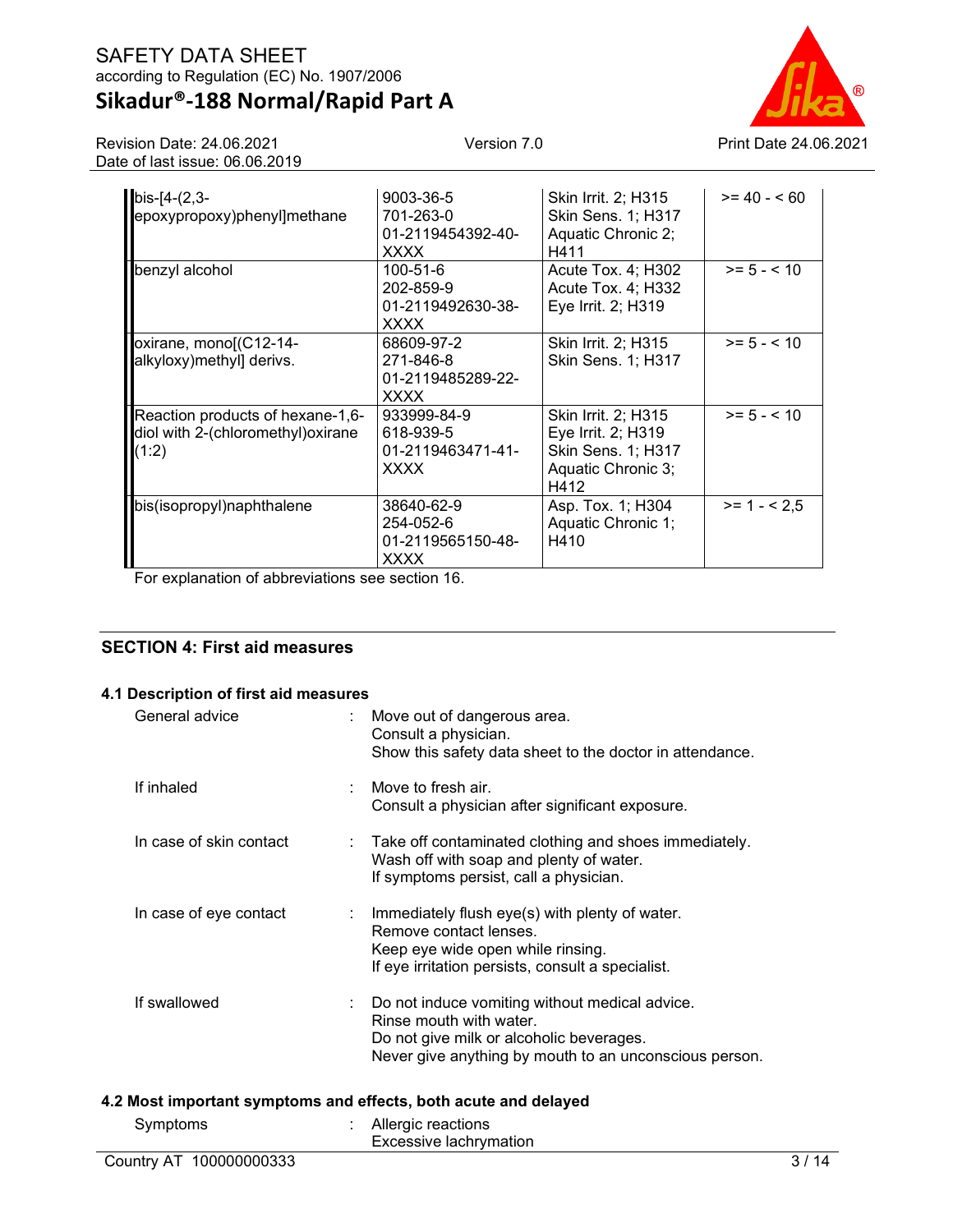# **Sikadur®-188 Normal/Rapid Part A**



| Revision Date: 24.06.2021<br>Date of last issue: 06.06.2019         | Version 7.0                                                                                                                                                                                                                   | Print Date 24.06.2021 |
|---------------------------------------------------------------------|-------------------------------------------------------------------------------------------------------------------------------------------------------------------------------------------------------------------------------|-----------------------|
|                                                                     | Erythema<br><b>Dermatitis</b><br>See Section 11 for more detailed information on health effects<br>and symptoms.                                                                                                              |                       |
| <b>Risks</b>                                                        | irritant effects<br>sensitising effects                                                                                                                                                                                       |                       |
|                                                                     | Causes skin irritation.<br>May cause an allergic skin reaction.<br>Causes serious eye irritation.                                                                                                                             |                       |
|                                                                     | 4.3 Indication of any immediate medical attention and special treatment needed                                                                                                                                                |                       |
| Treatment                                                           | Treat symptomatically.                                                                                                                                                                                                        |                       |
| <b>SECTION 5: Firefighting measures</b>                             |                                                                                                                                                                                                                               |                       |
| 5.1 Extinguishing media<br>Suitable extinguishing media<br>$\sim$ 1 | In case of fire, use water/water spray/water jet/carbon diox-<br>ide/sand/foam/alcohol resistant foam/chemical powder for<br>extinction.                                                                                      |                       |
| 5.2 Special hazards arising from the substance or mixture           |                                                                                                                                                                                                                               |                       |
| Specific hazards during fire-<br>fighting                           | Do not allow run-off from fire fighting to enter drains or water<br>$\mathcal{I}^{\mathcal{I}}$ .<br>courses.                                                                                                                 |                       |
| ucts                                                                | Hazardous combustion prod- : No hazardous combustion products are known                                                                                                                                                       |                       |
| 5.3 Advice for firefighters                                         |                                                                                                                                                                                                                               |                       |
| Special protective equipment :<br>for firefighters                  | In the event of fire, wear self-contained breathing apparatus.                                                                                                                                                                |                       |
| Further information                                                 | Collect contaminated fire extinguishing water separately. This<br>must not be discharged into drains.<br>Fire residues and contaminated fire extinguishing water must<br>be disposed of in accordance with local regulations. |                       |

# **SECTION 6: Accidental release measures**

| 6.1 Personal precautions, protective equipment and emergency procedures |  |                                                                                                                            |  |  |  |
|-------------------------------------------------------------------------|--|----------------------------------------------------------------------------------------------------------------------------|--|--|--|
| Personal precautions                                                    |  | Use personal protective equipment.<br>Deny access to unprotected persons.                                                  |  |  |  |
| <b>6.2 Environmental precautions</b>                                    |  |                                                                                                                            |  |  |  |
| Environmental precautions                                               |  | Do not flush into surface water or sanitary sewer system.<br>If the product contaminates rivers and lakes or drains inform |  |  |  |
| Country AT 100000000333                                                 |  |                                                                                                                            |  |  |  |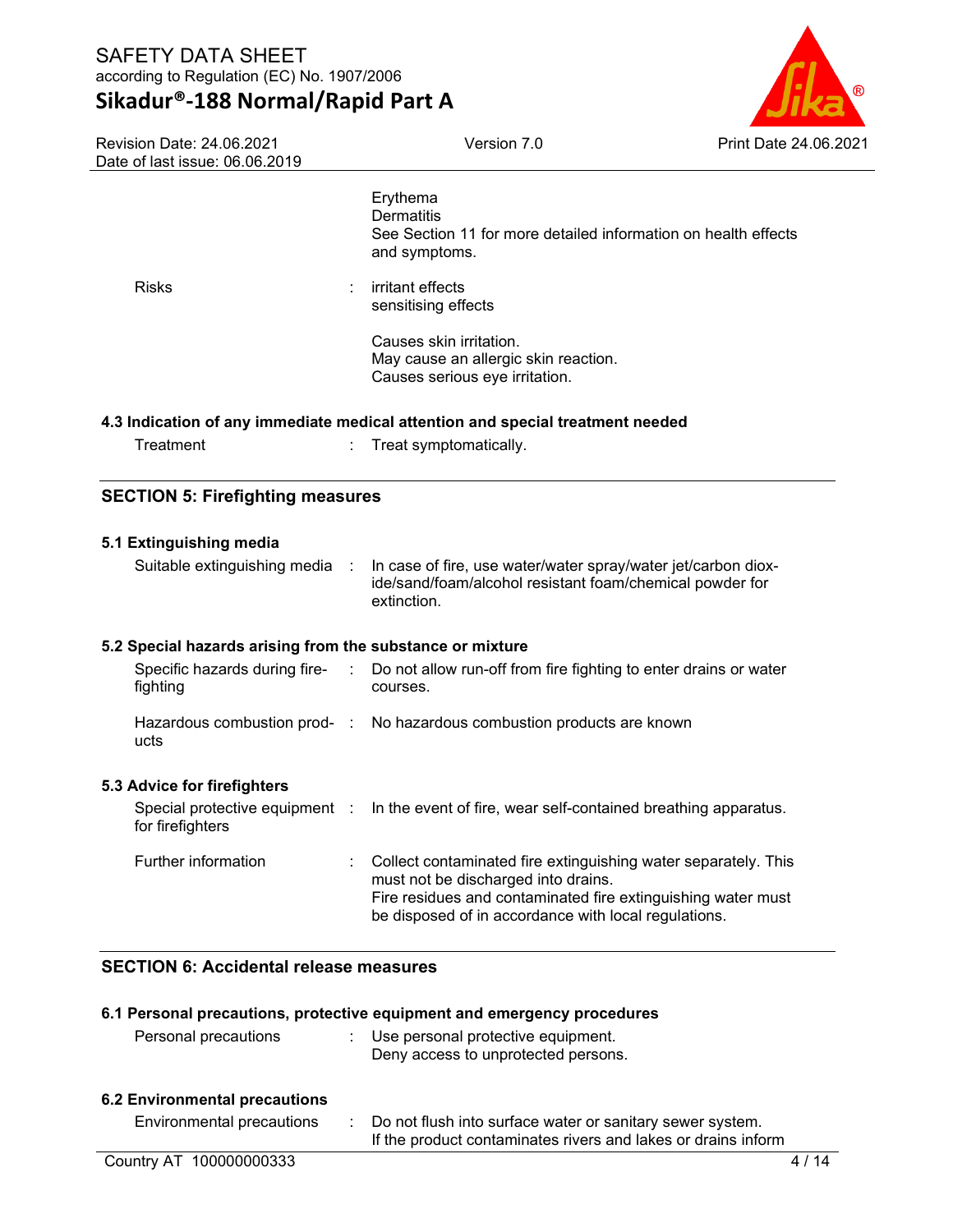

Revision Date: 24.06.2021 Date of last issue: 06.06.2019

respective authorities.

### **6.3 Methods and material for containment and cleaning up**

Methods for cleaning up : Soak up with inert absorbent material (e.g. sand, silica gel, acid binder, universal binder, sawdust). Keep in suitable, closed containers for disposal.

### **6.4 Reference to other sections**

For personal protection see section 8.

## **SECTION 7: Handling and storage**

### **7.1 Precautions for safe handling**

| Advice on safe handling                                          |   | Avoid exceeding the given occupational exposure limits (see<br>section 8).<br>Do not get in eyes, on skin, or on clothing.<br>For personal protection see section 8.<br>Persons with a history of skin sensitisation problems or asth-<br>ma, allergies, chronic or recurrent respiratory disease should<br>not be employed in any process in which this mixture is being<br>used.<br>Smoking, eating and drinking should be prohibited in the ap-<br>plication area.<br>Follow standard hygiene measures when handling chemical<br>products |
|------------------------------------------------------------------|---|----------------------------------------------------------------------------------------------------------------------------------------------------------------------------------------------------------------------------------------------------------------------------------------------------------------------------------------------------------------------------------------------------------------------------------------------------------------------------------------------------------------------------------------------|
| Advice on protection against<br>fire and explosion               | ÷ | Normal measures for preventive fire protection.                                                                                                                                                                                                                                                                                                                                                                                                                                                                                              |
| Hygiene measures                                                 |   | Handle in accordance with good industrial hygiene and safety<br>practice. When using do not eat or drink. When using do not<br>smoke. Wash hands before breaks and at the end of workday.                                                                                                                                                                                                                                                                                                                                                    |
| 7.2 Conditions for safe storage, including any incompatibilities |   |                                                                                                                                                                                                                                                                                                                                                                                                                                                                                                                                              |
| Requirements for storage<br>areas and containers                 |   | Keep container tightly closed in a dry and well-ventilated<br>place. Containers which are opened must be carefully re-<br>sealed and kept upright to prevent leakage. Store in accord-<br>ance with local regulations.                                                                                                                                                                                                                                                                                                                       |
| Storage class (TRGS 510)                                         |   | : 10, Combustible liquids                                                                                                                                                                                                                                                                                                                                                                                                                                                                                                                    |
| Further information on stor-<br>age stability                    |   | No decomposition if stored and applied as directed.                                                                                                                                                                                                                                                                                                                                                                                                                                                                                          |
| 7.3 Specific end use(s)                                          |   |                                                                                                                                                                                                                                                                                                                                                                                                                                                                                                                                              |
| Specific use(s)                                                  |   | Consult most current local Product Data Sheet prior to any<br>use.                                                                                                                                                                                                                                                                                                                                                                                                                                                                           |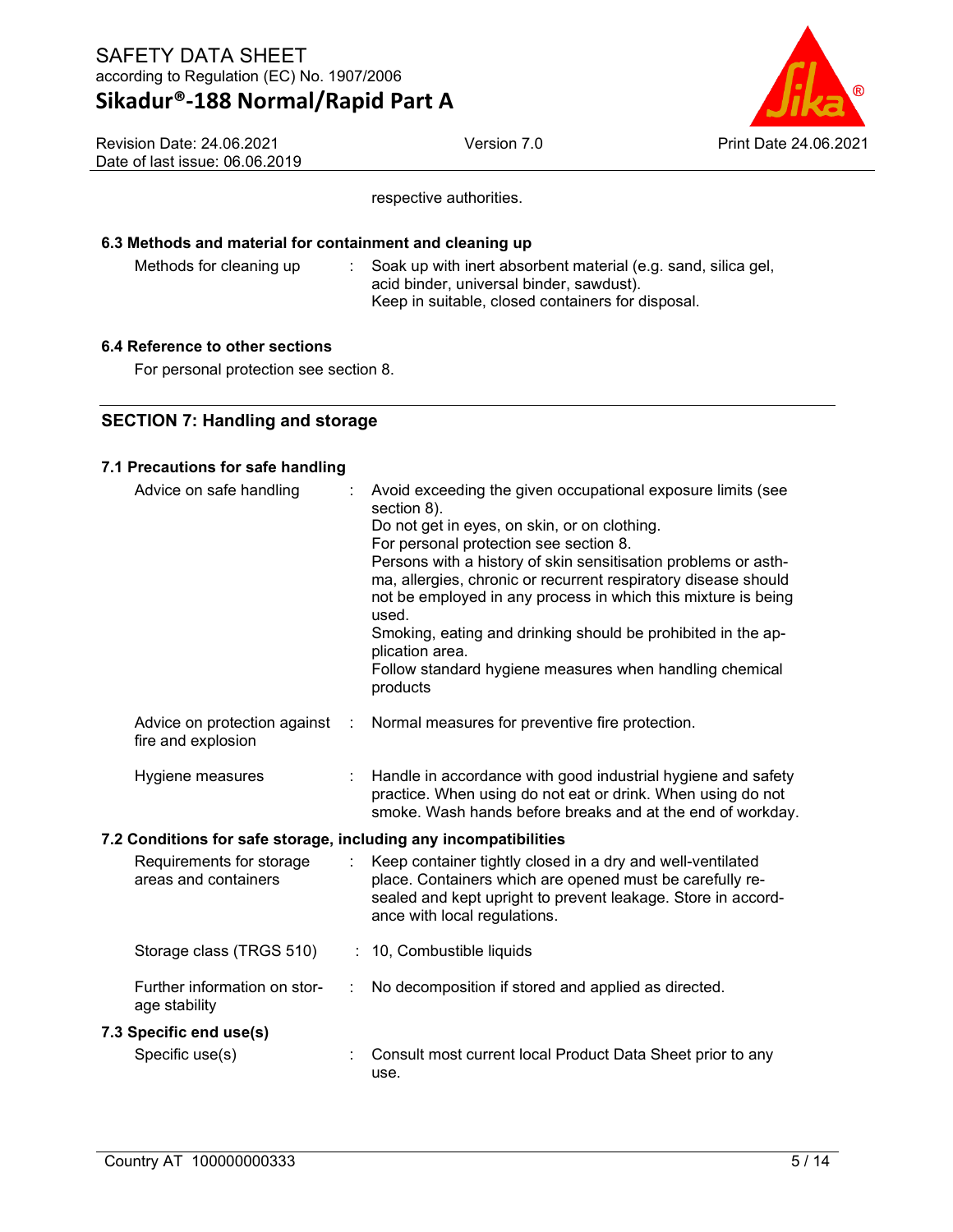

Revision Date: 24.06.2021 Date of last issue: 06.06.2019

# **SECTION 8: Exposure controls/personal protection**

#### **8.1 Control parameters**

Contains no substances with occupational exposure limit values.

#### **8.2 Exposure controls**

#### **Engineering measures**

Maintain air concentrations below occupational exposure standards. Ensure adequate ventilation, especially in confined areas.

| Eye protection                         |    | Safety glasses with side-shields conforming to EN166<br>Eye wash bottle with pure water                                                                                                                                                             |
|----------------------------------------|----|-----------------------------------------------------------------------------------------------------------------------------------------------------------------------------------------------------------------------------------------------------|
| Hand protection                        |    | : Chemical-resistant, impervious gloves complying with an ap-<br>proved standard must be worn at all times when handling<br>chemical products. Reference number EN 374. Follow manu-<br>facturer specifications.                                    |
|                                        |    | Suitable for short time use or protection against splashes:<br>Butyl rubber/nitrile rubber gloves (> 0,1 mm)<br>Contaminated gloves should be removed.<br>Suitable for permanent exposure:<br>Viton gloves (0.4 mm),<br>breakthrough time > 30 min. |
| Skin and body protection               | t. | Protective clothing (e.g. Safety shoes acc. to EN ISO 20345,<br>long-sleeved working clothing, long trousers). Rubber aprons<br>and protective boots are additionaly recommended for mixing<br>and stirring work.                                   |
| Respiratory protection                 |    | : No special measures required.                                                                                                                                                                                                                     |
| <b>Environmental exposure controls</b> |    |                                                                                                                                                                                                                                                     |
| General advice                         |    | : Do not flush into surface water or sanitary sewer system.<br>If the product contaminates rivers and lakes or drains inform<br>respective authorities.                                                                                             |

## **SECTION 9: Physical and chemical properties**

#### **9.1 Information on basic physical and chemical properties**

| Physical state<br>Colour<br>Odour | liquid<br>yellow<br>very faint     |
|-----------------------------------|------------------------------------|
| Boiling point/boiling range       | No data available                  |
| Flash point                       | : $>$ 101 °C<br>Method: closed cup |
| Auto-ignition temperature         | No data available                  |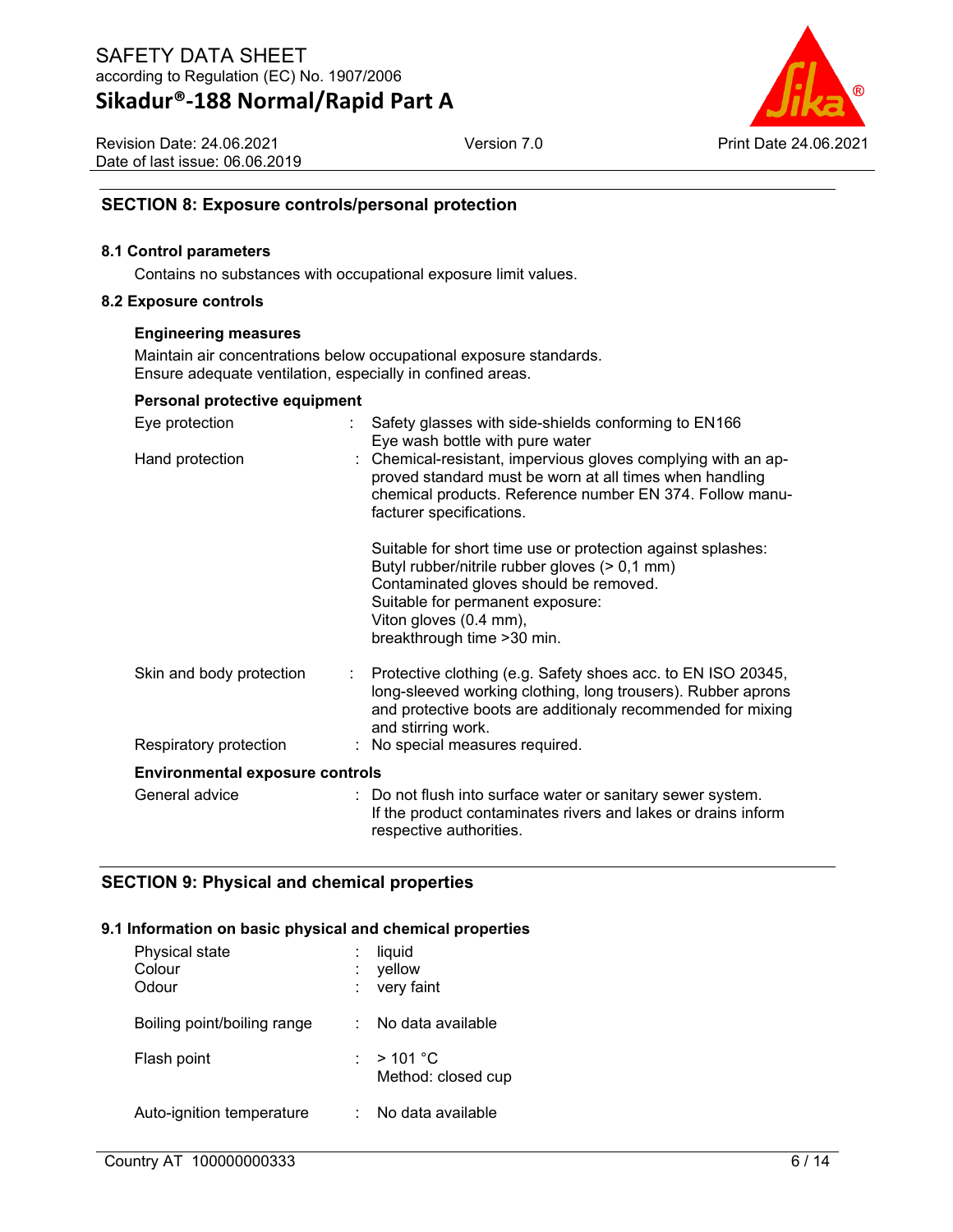# **Sikadur®-188 Normal/Rapid Part A**

Revision Date: 24.06.2021 Date of last issue: 06.06.2019



| Jate of last Issue: 06.06.2019           |    |                                    |  |  |
|------------------------------------------|----|------------------------------------|--|--|
| pH                                       | ÷. | Not applicable                     |  |  |
| <b>Viscosity</b><br>Viscosity, kinematic |    | : $> 20.5$ mm2/s (40 °C)           |  |  |
| Solubility(ies)<br>Water solubility      | ÷  | insoluble                          |  |  |
| Vapour pressure                          |    | : $0,07$ hPa                       |  |  |
| Density                                  |    | : ca. 1,14 g/cm3 (20 $^{\circ}$ C) |  |  |
| 9.2 Other information                    |    |                                    |  |  |

No data available

## **SECTION 10: Stability and reactivity**

#### **10.1 Reactivity**

No dangerous reaction known under conditions of normal use.

#### **10.2 Chemical stability**

The product is chemically stable.

# **10.3 Possibility of hazardous reactions** Hazardous reactions : Stable under recommended storage conditions.

### **10.4 Conditions to avoid**

Conditions to avoid : No data available

### **10.5 Incompatible materials**

Materials to avoid : No data available

#### **10.6 Hazardous decomposition products**

No decomposition if stored and applied as directed.

## **SECTION 11: Toxicological information**

#### **11.1 Information on hazard classes as defined in Regulation (EC) No 1272/2008**

#### **Acute toxicity**

Not classified based on available information.

#### **Components:**

**bis-[4-(2,3-epoxipropoxi)phenyl]propane:**

Acute oral toxicity : LD50 Oral (Rat): > 5.000 mg/kg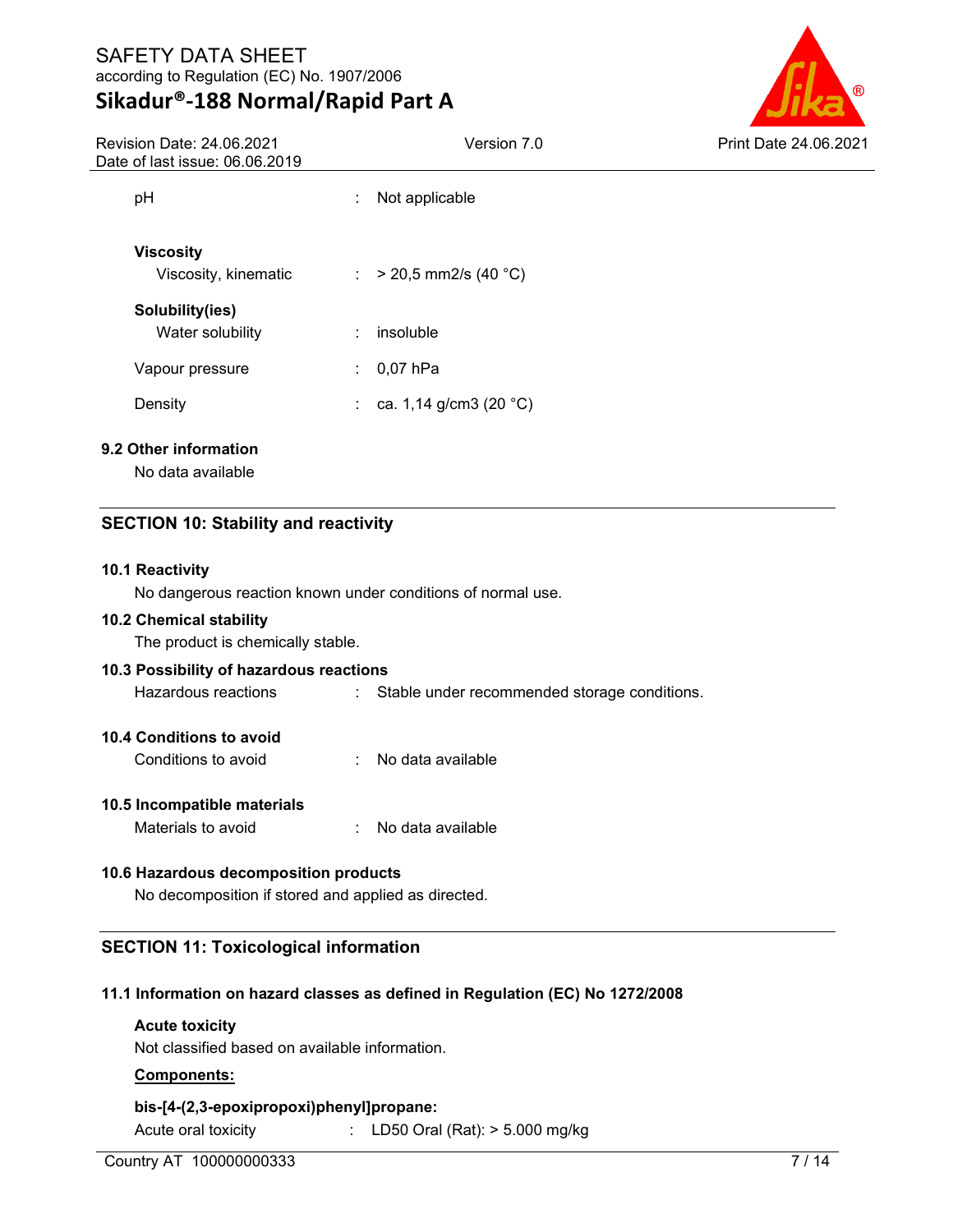# **Sikadur®-188 Normal/Rapid Part A**

Version 7.0 Print Date 24.06.2021

| Revision Date: 24.06.2021      |  |
|--------------------------------|--|
| Date of last issue: 06.06.2019 |  |
|                                |  |

| Acute dermal toxicity                                               | ÷  | LD50 Dermal (Rabbit): > 5.000 mg/kg                                          |  |  |  |  |
|---------------------------------------------------------------------|----|------------------------------------------------------------------------------|--|--|--|--|
| benzyl alcohol:                                                     |    |                                                                              |  |  |  |  |
| Acute oral toxicity                                                 |    | : LD50 Oral (Rat): 1.620 mg/kg                                               |  |  |  |  |
| Acute inhalation toxicity                                           | ÷. | LC50 (Rat): > 4,178 mg/l<br>Exposure time: 4 h<br>Test atmosphere: dust/mist |  |  |  |  |
| oxirane, mono[(C12-14-alkyloxy)methyl] derivs.:                     |    |                                                                              |  |  |  |  |
| Acute oral toxicity                                                 |    | LD50 Oral (Rat): > 5.000 mg/kg                                               |  |  |  |  |
| bis(isopropyl)naphthalene:                                          |    |                                                                              |  |  |  |  |
| Acute oral toxicity                                                 | t. | LD50 Oral (Rat): > 3.900 mg/kg                                               |  |  |  |  |
| Acute inhalation toxicity                                           | t. | LC50 (Rat): > 5,64 mg/l<br>Exposure time: 4 h<br>Test atmosphere: dust/mist  |  |  |  |  |
| Acute dermal toxicity                                               |    | : LD50 Dermal (Rat): $> 4.500$ mg/kg                                         |  |  |  |  |
| <b>Skin corrosion/irritation</b><br>Causes skin irritation.         |    |                                                                              |  |  |  |  |
| Serious eye damage/eye irritation<br>Causes serious eye irritation. |    |                                                                              |  |  |  |  |
| <b>Respiratory or skin sensitisation</b>                            |    |                                                                              |  |  |  |  |
| <b>Skin sensitisation</b>                                           |    |                                                                              |  |  |  |  |
| May cause an allergic skin reaction.                                |    |                                                                              |  |  |  |  |
| <b>Respiratory sensitisation</b>                                    |    |                                                                              |  |  |  |  |
| Not classified based on available information.                      |    |                                                                              |  |  |  |  |
| <b>Germ cell mutagenicity</b>                                       |    |                                                                              |  |  |  |  |
| Not classified based on available information.                      |    |                                                                              |  |  |  |  |
| Carcinogenicity<br>Not classified based on available information.   |    |                                                                              |  |  |  |  |
| <b>Reproductive toxicity</b>                                        |    |                                                                              |  |  |  |  |
| Not classified based on available information.                      |    |                                                                              |  |  |  |  |
| <b>STOT - single exposure</b>                                       |    |                                                                              |  |  |  |  |
| Not classified based on available information.                      |    |                                                                              |  |  |  |  |
| <b>STOT - repeated exposure</b>                                     |    |                                                                              |  |  |  |  |
| Not classified based on available information.                      |    |                                                                              |  |  |  |  |
|                                                                     |    |                                                                              |  |  |  |  |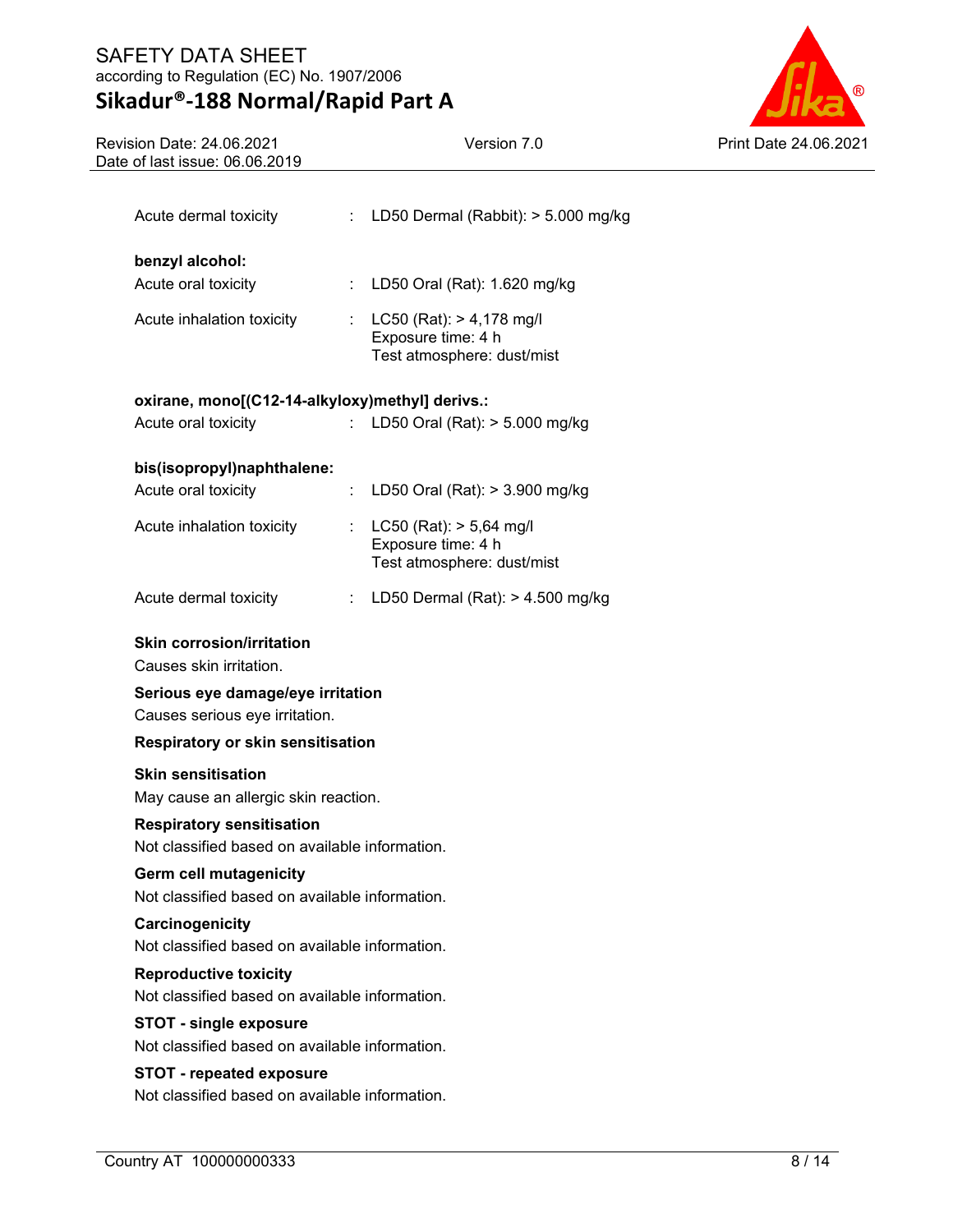Revision Date: 24.06.2021 Date of last issue: 06.06.2019



### **Aspiration toxicity**

Not classified based on available information.

#### **11.2 Information on other hazards**

#### **Endocrine disrupting properties**

#### **Product:**

Assessment : The substance/mixture does not contain components considered to have endocrine disrupting properties according to REACH Article 57(f) or Commission Delegated regulation (EU) 2017/2100 or Commission Regulation (EU) 2018/605 at levels of 0.1% or higher.

## **SECTION 12: Ecological information**

#### **12.1 Toxicity**

#### **Components:**

#### **bis-[4-(2,3-epoxipropoxi)phenyl]propane:**

| Toxicity to fish                                         | LC50 (Oncorhynchus mykiss (rainbow trout)): 2 mg/l<br>Exposure time: 96 h |
|----------------------------------------------------------|---------------------------------------------------------------------------|
| Toxicity to daphnia and other :<br>aquatic invertebrates | EC50 (Daphnia magna (Water flea)): 1,8 mg/l<br>Exposure time: 48 h        |
| benzyl alcohol:<br>Toxicity to fish                      | : $LC50$ (Fish): $> 100$ mg/l<br>Exposure time: 96 h                      |

#### Toxicity to daphnia and other : EC50 (Daphnia magna (Water flea)): > 100 mg/l aquatic invertebrates Exposure time: 48 h

### **12.2 Persistence and degradability**

No data available

#### **12.3 Bioaccumulative potential**

No data available

#### **12.4 Mobility in soil**

No data available

#### **12.5 Results of PBT and vPvB assessment**

#### **Product:**

| Assessment<br>to be either persistent, bioaccumulative and toxic (PBT), or<br>very persistent and very bioaccumulative (vPvB) at levels of<br>$0.1\%$ or higher |  | : This substance/mixture contains no components considered |
|-----------------------------------------------------------------------------------------------------------------------------------------------------------------|--|------------------------------------------------------------|
|-----------------------------------------------------------------------------------------------------------------------------------------------------------------|--|------------------------------------------------------------|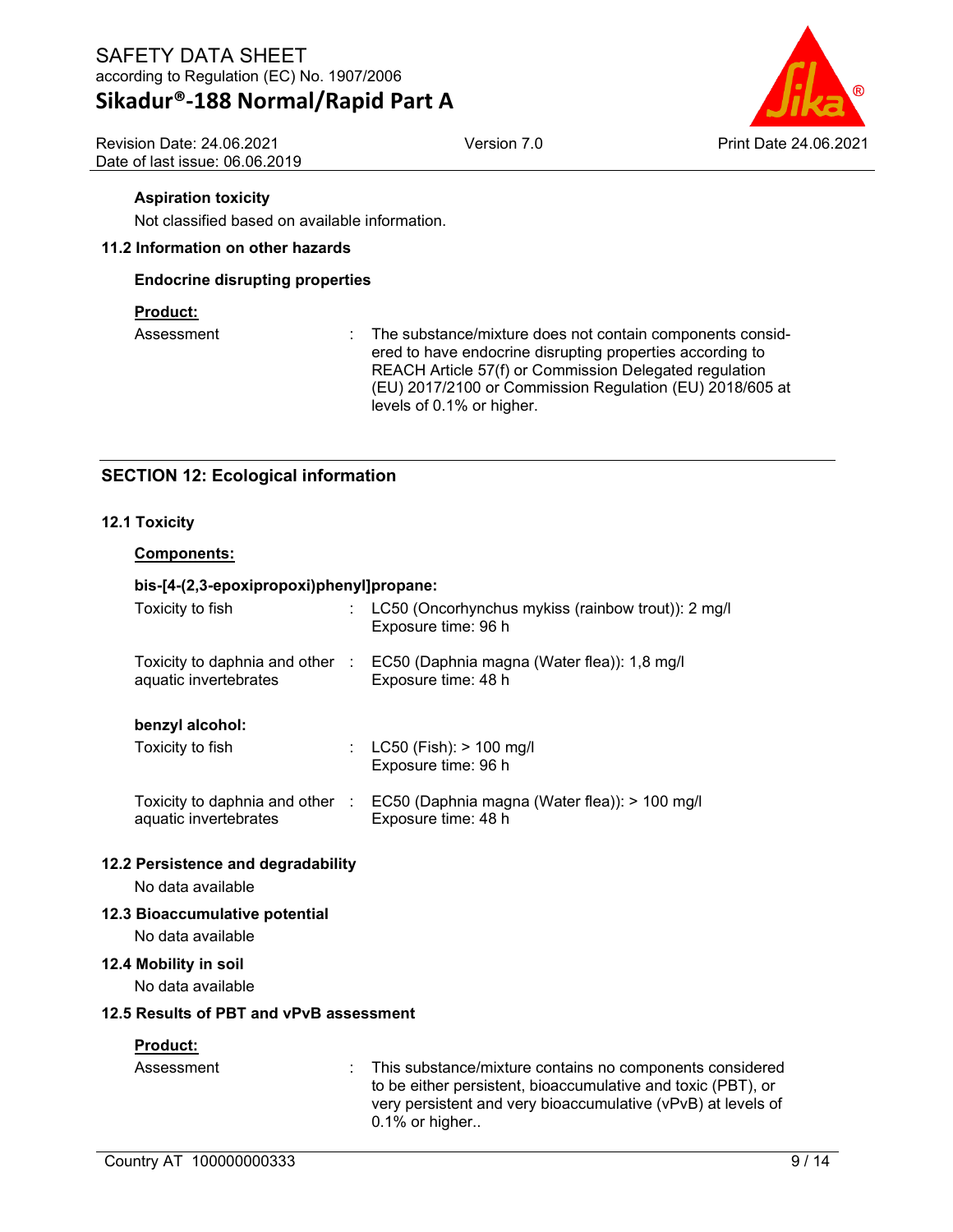Version 7.0 Print Date 24.06.2021

Revision Date: 24.06.2021 Date of last issue: 06.06.2019

#### **12.6 Endocrine disrupting properties**

#### **Product:**

| Assessment | : The substance/mixture does not contain components consid-<br>ered to have endocrine disrupting properties according to<br>REACH Article 57(f) or Commission Delegated regulation<br>(EU) 2017/2100 or Commission Regulation (EU) 2018/605 at<br>levels of 0.1% or higher. |
|------------|-----------------------------------------------------------------------------------------------------------------------------------------------------------------------------------------------------------------------------------------------------------------------------|
|            |                                                                                                                                                                                                                                                                             |

### **12.7 Other adverse effects**

| Additional ecological infor-<br>mation | An environmental hazard cannot be excluded in the event of<br>unprofessional handling or disposal. |
|----------------------------------------|----------------------------------------------------------------------------------------------------|
|                                        | Toxic to aquatic life with long lasting effects.                                                   |

### **SECTION 13: Disposal considerations**

#### **13.1 Waste treatment methods**

| Product                   |  | The generation of waste should be avoided or minimized<br>wherever possible.                                                                                                                                                      |
|---------------------------|--|-----------------------------------------------------------------------------------------------------------------------------------------------------------------------------------------------------------------------------------|
|                           |  | Empty containers or liners may retain some product residues.<br>This material and its container must be disposed of in a safe<br>way.                                                                                             |
|                           |  | Dispose of surplus and non-recyclable products via a licensed<br>waste disposal contractor.                                                                                                                                       |
|                           |  | Disposal of this product, solutions and any by-products should<br>at all times comply with the requirements of environmental<br>protection and waste disposal legislation and any regional<br>local authority requirements.       |
|                           |  | Avoid dispersal of spilled material and runoff and contact with<br>soil, waterways, drains and sewers.                                                                                                                            |
| Austria - Waste catalogue |  | : 55510                                                                                                                                                                                                                           |
| Contaminated packaging    |  | Completely emptied packagings can be given for recycling.<br>Packaging containing remains of dangerous substances, as<br>well as packagings disposed of remains can be unharmed<br>eliminated in accordance with the regulations. |
|                           |  | 15 01 10* packaging containing residues of or contaminated<br>by dangerous substances                                                                                                                                             |

# **SECTION 14: Transport information**

#### **14.1 UN number**

**ADR** : UN 3082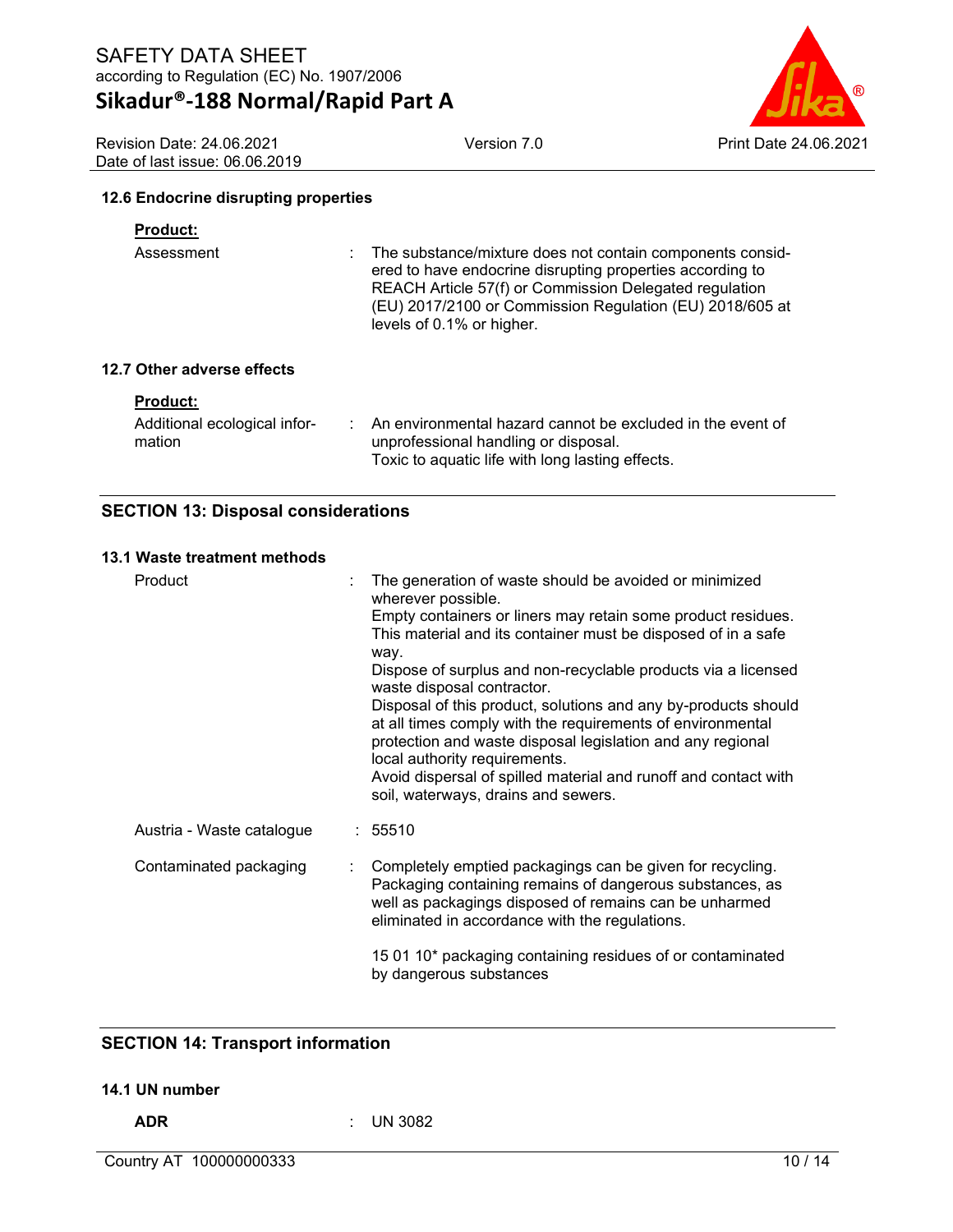

| Revision Date: 24.06.2021<br>Date of last issue: 06.06.2019                                                                      |   | Version 7.0                                                             | Print Date 24.06.2021 |
|----------------------------------------------------------------------------------------------------------------------------------|---|-------------------------------------------------------------------------|-----------------------|
|                                                                                                                                  |   |                                                                         |                       |
| <b>IMDG</b>                                                                                                                      | ÷ | <b>UN 3082</b>                                                          |                       |
| <b>IATA</b>                                                                                                                      |   | <b>UN 3082</b>                                                          |                       |
| 14.2 UN proper shipping name                                                                                                     |   |                                                                         |                       |
| <b>ADR</b>                                                                                                                       |   | ENVIRONMENTALLY HAZARDOUS SUBSTANCE, LIQUID,<br>N.O.S.<br>(epoxy resin) |                       |
| <b>IMDG</b>                                                                                                                      |   | ENVIRONMENTALLY HAZARDOUS SUBSTANCE, LIQUID,<br>N.O.S.<br>(epoxy resin) |                       |
| <b>IATA</b>                                                                                                                      |   | : Environmentally hazardous substance, liquid, n.o.s.<br>(epoxy resin)  |                       |
| 14.3 Transport hazard class(es)                                                                                                  |   |                                                                         |                       |
| <b>ADR</b>                                                                                                                       | ÷ | 9                                                                       |                       |
| <b>IMDG</b>                                                                                                                      |   | 9                                                                       |                       |
| <b>IATA</b>                                                                                                                      | ÷ | 9                                                                       |                       |
| 14.4 Packing group                                                                                                               |   |                                                                         |                       |
| <b>ADR</b><br>Packing group<br><b>Classification Code</b><br>Hazard Identification Number :<br>Labels<br>Tunnel restriction code |   | $\mathbf{III}$<br>M <sub>6</sub><br>90<br>9                             |                       |
| <b>IMDG</b><br>Packing group<br>Labels<br>EmS Code                                                                               |   | $(-)$<br>$\  \ $<br>9<br>F-A, S-F                                       |                       |
| <b>IATA (Cargo)</b><br>Packing instruction (cargo<br>aircraft)<br>Packing instruction (LQ)<br>Packing group<br>Labels            |   | 964<br>Y964<br>III<br>Miscellaneous                                     |                       |
| <b>IATA (Passenger)</b><br>Packing instruction (passen-<br>ger aircraft)<br>Packing instruction (LQ)<br>Packing group<br>Labels  | ÷ | 964<br>Y964<br>$\mathbf{III}$<br>Miscellaneous                          |                       |
| <b>14.5 Environmental hazards</b>                                                                                                |   |                                                                         |                       |
| <b>ADR</b><br>Environmentally hazardous<br><b>IMDG</b>                                                                           | ÷ | yes                                                                     |                       |
| Marine pollutant                                                                                                                 | ÷ | yes                                                                     |                       |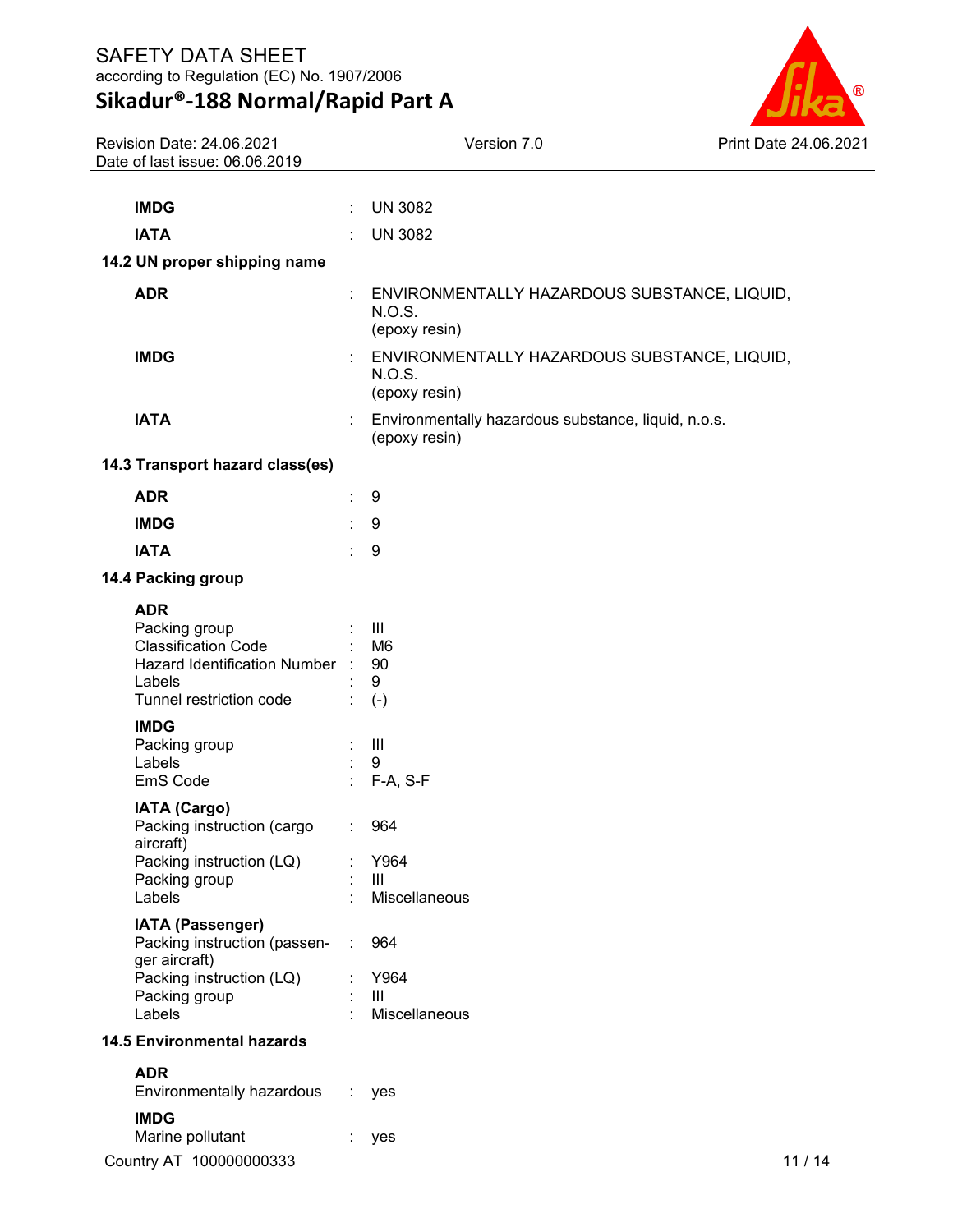Revision Date: 24.06.2021 Date of last issue: 06.06.2019



**IATA (Passenger)**

Environmentally hazardous : yes **IATA (Cargo)**

Environmentally hazardous : yes

### **14.6 Special precautions for user**

The transport classification(s) provided herein are for informational purposes only, and solely based upon the properties of the unpackaged material as it is described within this Safety Data Sheet. Transportation classifications may vary by mode of transportation, package sizes, and variations in regional or country regulations.

#### **14.7 Transport in bulk according to Annex II of Marpol and the IBC Code**

Not applicable for product as supplied.

# **SECTION 15: Regulatory information**

#### **15.1 Safety, health and environmental regulations/legislation specific for the substance or mixture**

| Country AT 100000000333                                                                                                                              |                                                                                                                                                                                                             |   | 12/14                                                                                                |
|------------------------------------------------------------------------------------------------------------------------------------------------------|-------------------------------------------------------------------------------------------------------------------------------------------------------------------------------------------------------------|---|------------------------------------------------------------------------------------------------------|
| Water hazard class (Germa- : WGK 2 obviously hazardous to water<br>ny)                                                                               | Classification according to AwSV, Annex 1 (5.2)                                                                                                                                                             |   |                                                                                                      |
| jor-accident hazards involving dangerous substances.<br>F <sub>2</sub>                                                                               | ENVIRONMENTAL HAZARDS                                                                                                                                                                                       |   | Seveso III: Directive 2012/18/EU of the European Parliament and of the Council on the control of ma- |
| Risk classification according :<br>to VbF                                                                                                            | Exempt                                                                                                                                                                                                      |   |                                                                                                      |
| of dangerous chemicals<br><b>REACH Information:</b>                                                                                                  | All substances contained in our Products are<br>- registered by our upstream suppliers, and/or<br>- registered by us, and/or<br>- excluded from the regulation, and/or<br>- exempted from the registration. |   |                                                                                                      |
| tants (recast)<br>Regulation (EC) No 649/2012 of the European Parlia-<br>ment and the Council concerning the export and import                       |                                                                                                                                                                                                             | ÷ | Not applicable                                                                                       |
| plete the ozone layer<br>Regulation (EU) 2019/1021 on persistent organic pollu-                                                                      |                                                                                                                                                                                                             | ÷ | Not applicable                                                                                       |
| (Annex XIV)<br>Regulation (EC) No 1005/2009 on substances that de-                                                                                   |                                                                                                                                                                                                             |   | Not applicable                                                                                       |
| REACH - List of substances subject to authorisation                                                                                                  |                                                                                                                                                                                                             |   | Not applicable                                                                                       |
| REACH - Candidate List of Substances of Very High<br>Concern for Authorisation (Article 59).                                                         |                                                                                                                                                                                                             |   | None of the components are listed<br>$(=>0.1\%).$                                                    |
| International Chemical Weapons Convention (CWC)<br>Schedules of Toxic Chemicals and Precursors                                                       |                                                                                                                                                                                                             | ÷ | Not applicable                                                                                       |
| REACH - Restrictions on the manufacture, placing on<br>the market and use of certain dangerous substances,<br>preparations and articles (Annex XVII) |                                                                                                                                                                                                             |   | Conditions of restriction for the fol-<br>lowing entries should be considered:<br>Number on list 3   |
|                                                                                                                                                      |                                                                                                                                                                                                             |   |                                                                                                      |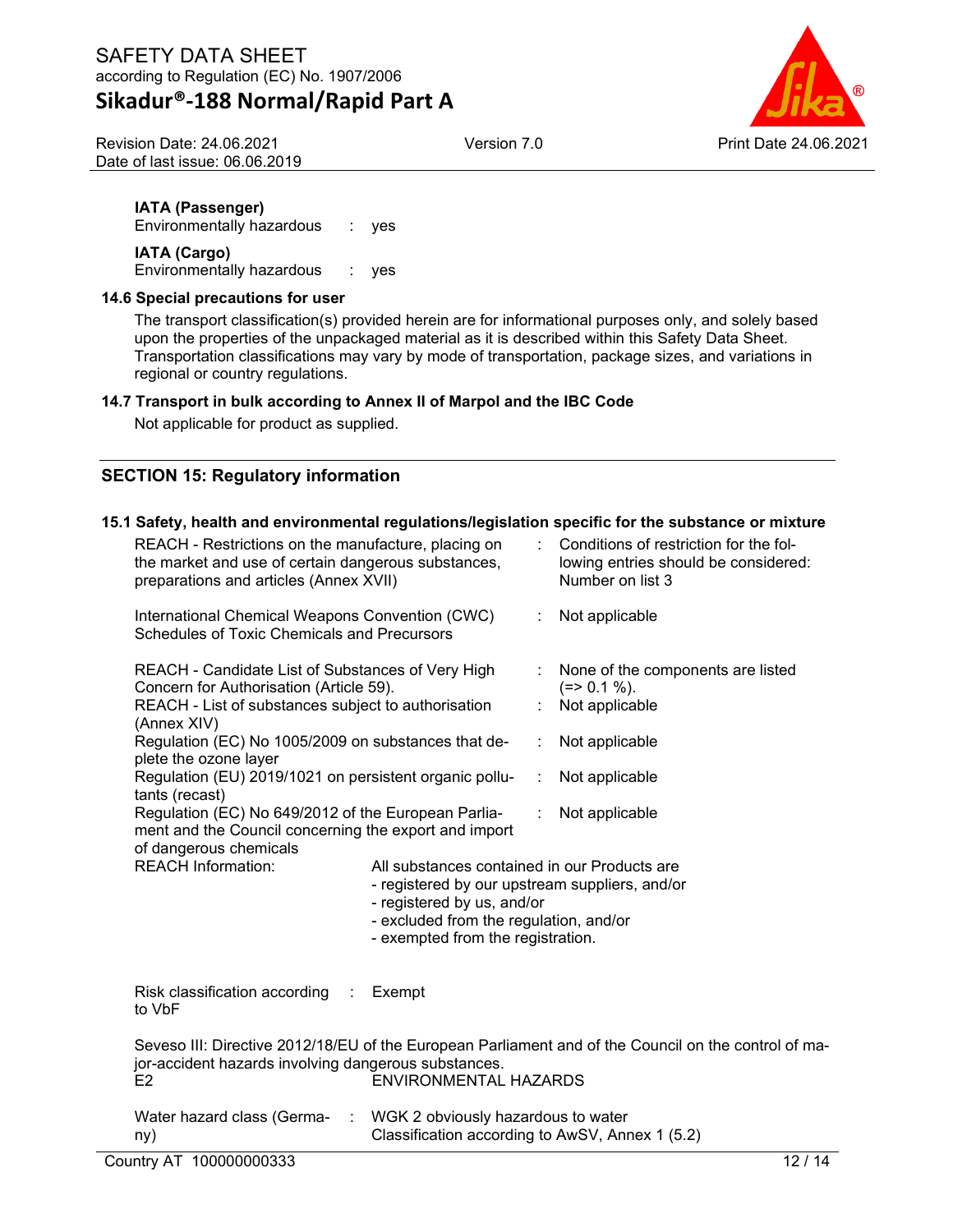

Revision Date: 24.06.2021 Date of last issue: 06.06.2019

| Volatile organic compounds | ÷. | Law on the incentive tax for volatile organic compounds<br>(VOCV)<br>Volatile organic compounds (VOC) content: 6,2% w/w<br>Directive 2010/75/EU of 24 November 2010 on industrial<br>emissions (integrated pollution prevention and control)<br>Volatile organic compounds (VOC) content: 6,2% w/w |
|----------------------------|----|----------------------------------------------------------------------------------------------------------------------------------------------------------------------------------------------------------------------------------------------------------------------------------------------------|
|                            |    | : RE 30                                                                                                                                                                                                                                                                                            |

#### **15.2 Chemical safety assessment**

No Chemical Safety Assessment has been carried out for this mixture by the supplier.

### **SECTION 16: Other information**

| <b>Full text of H-Statements</b>        |                                                                                                                  |  |  |  |
|-----------------------------------------|------------------------------------------------------------------------------------------------------------------|--|--|--|
| H302                                    | Harmful if swallowed.                                                                                            |  |  |  |
| H304                                    | May be fatal if swallowed and enters airways.                                                                    |  |  |  |
| H315                                    | Causes skin irritation.                                                                                          |  |  |  |
| H317                                    | May cause an allergic skin reaction.                                                                             |  |  |  |
| H319                                    | Causes serious eye irritation.                                                                                   |  |  |  |
| H332                                    | Harmful if inhaled.                                                                                              |  |  |  |
| H410                                    | Very toxic to aquatic life with long lasting effects.                                                            |  |  |  |
| H411                                    | Toxic to aquatic life with long lasting effects.                                                                 |  |  |  |
| H412                                    | Harmful to aquatic life with long lasting effects.                                                               |  |  |  |
| <b>Full text of other abbreviations</b> |                                                                                                                  |  |  |  |
| Acute Tox.                              | Acute toxicity                                                                                                   |  |  |  |
| Aquatic Chronic                         | Long-term (chronic) aquatic hazard                                                                               |  |  |  |
| Asp. Tox.                               | Aspiration hazard                                                                                                |  |  |  |
| Eye Irrit.                              | Eye irritation                                                                                                   |  |  |  |
| Skin Irrit.                             | Skin irritation                                                                                                  |  |  |  |
| Skin Sens.                              | Skin sensitisation                                                                                               |  |  |  |
| ADR.                                    | European Agreement concerning the International Carriage of<br>Dangerous Goods by Road                           |  |  |  |
| CAS                                     | <b>Chemical Abstracts Service</b>                                                                                |  |  |  |
| <b>DNEL</b>                             | Derived no-effect level                                                                                          |  |  |  |
| <b>EC50</b>                             | Half maximal effective concentration                                                                             |  |  |  |
| <b>GHS</b>                              | <b>Globally Harmonized System</b>                                                                                |  |  |  |
| <b>IATA</b>                             | International Air Transport Association                                                                          |  |  |  |
| <b>IMDG</b>                             | International Maritime Code for Dangerous Goods                                                                  |  |  |  |
| LD50                                    | Median lethal dosis (the amount of a material, given all at                                                      |  |  |  |
|                                         | once, which causes the death of 50% (one half) of a group of<br>test animals)                                    |  |  |  |
| <b>LC50</b>                             | Median lethal concentration (concentrations of the chemical in                                                   |  |  |  |
|                                         | air that kills 50% of the test animals during the observation<br>period)                                         |  |  |  |
| <b>MARPOL</b>                           | International Convention for the Prevention of Pollution from<br>Ships, 1973 as modified by the Protocol of 1978 |  |  |  |